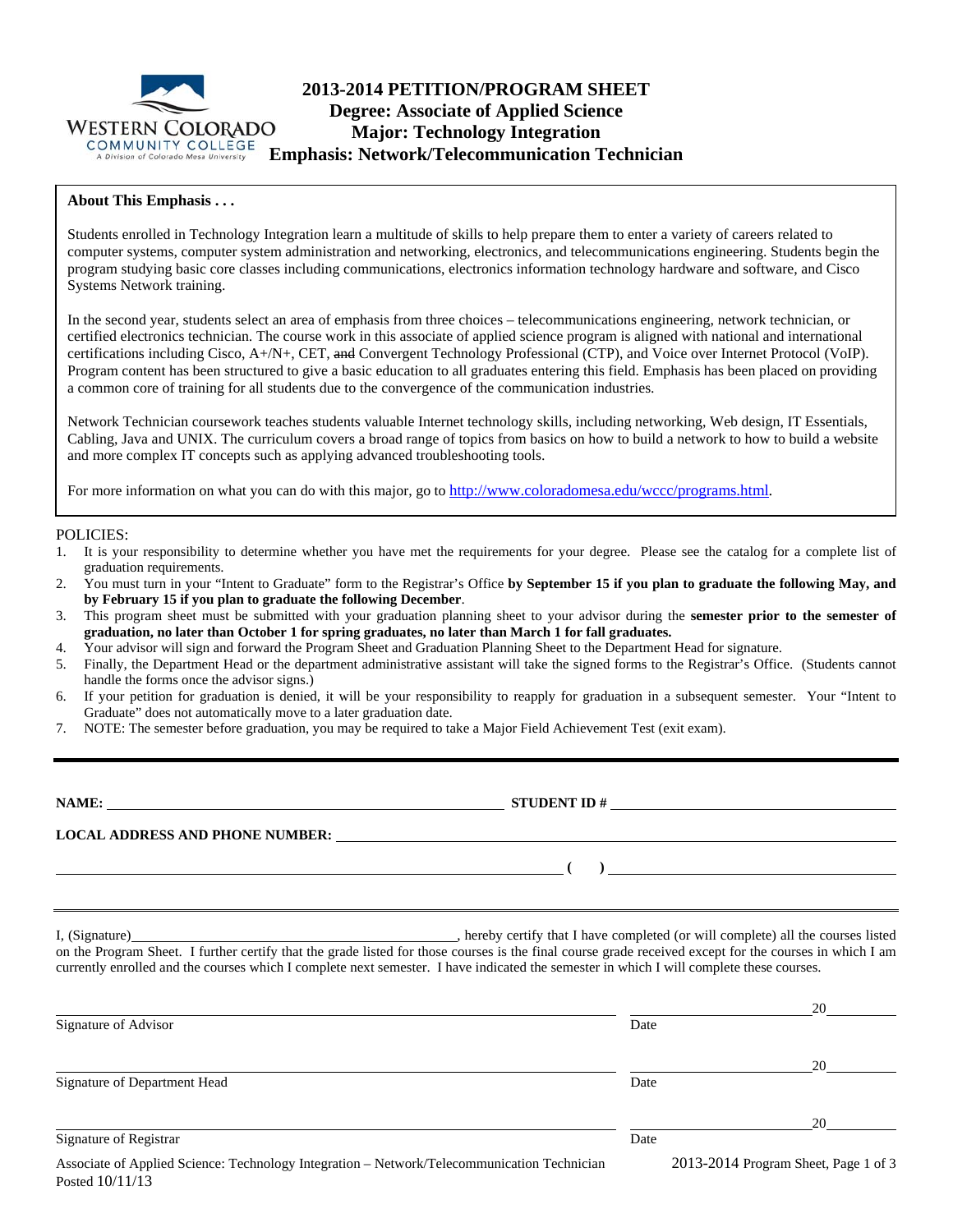#### **Students should work closely with a faculty advisor when selecting and scheduling courses prior to registration.**

 $\mathbf{I}$ 

Degree Requirements:

- Minimum of 62 semester hours total (A minimum of 16 taken at CMU in no fewer than two semesters).
- 2.00 cumulative GPA or higher in all CMU coursework and a "C" or better must be achieved in coursework toward major content area.
- Pre-collegiate courses (usually numbered below 100) cannot be used for graduation.
- A student must follow the CMU graduation requirements either from 1) the program sheet for the major in effect at the time the student officially declares a major; or 2) a program sheet for the major approved for a year subsequent to the year during which the student officially declares the major and is approved for the student by the department head. Because a program may have requirements specific to the degree, the student should check with the faculty advisor for additional criteria. It is the student's responsibility to be aware of, and follow, all requirements for the degree being pursued. Any exceptions or substitutions must be approved by the student's faculty advisor and Department Head.
- When filling out the program sheet a course can be used only once.
- See the "Undergraduate Graduation Requirements" in the catalog for additional graduation information.

**GENERAL EDUCATION REQUIREMENTS** (Minimum 16 semester hours) See the current catalog for a list of courses that fulfill the requirements below. If a course is on the general education list of options and a requirement for your major, you must use it to fulfill the major requirement and make a different selection within the general education requirement.

| Course No Title                                                             |   | Sem.hrs Grade Term/Trns |
|-----------------------------------------------------------------------------|---|-------------------------|
| <b>Communication</b> (6 semester hours)                                     | 3 |                         |
| <b>ENGL 111 English Composition</b><br><b>ENGL 112 English Composition</b>  | 3 |                         |
| $-OR-$                                                                      | 3 |                         |
| ENGL 111 English Composition and<br>SPCH 101 Interpersonal Communication or | 3 |                         |
| SPCH 102 Speechmaking                                                       | 3 |                         |
| <b>Mathematics:</b> (Minimum 3 semester hours)                              |   |                         |
| MATH 108 Technical Mathematics (or higher) 4                                |   |                         |

| Course No Title     |                                                               | Sem.hrs                 | Grade | Term/Trns |
|---------------------|---------------------------------------------------------------|-------------------------|-------|-----------|
|                     | Social Sciences, Natural Science, Fine Arts or Humanities, or |                         |       |           |
|                     | Selected Applied Studies Courses* (Minimum 6 semester hours)  |                         |       |           |
|                     |                                                               | 3                       |       |           |
|                     |                                                               |                         |       |           |
|                     |                                                               | 3                       |       |           |
|                     | <b>OTHER LOWER DIVISION REQUIREMENTS</b>                      |                         |       |           |
|                     | Wellness (2 semester hours)                                   |                         |       |           |
|                     | KINE 100 Health and Wellness                                  | 1                       |       |           |
|                     |                                                               | 1                       |       |           |
|                     |                                                               |                         |       |           |
|                     | <b>ASSOCIATE OF APPLIED SCIENCE: TECHNOLOGY</b>               |                         |       |           |
|                     | INTEGRATION - NETWORK/TELECOMMUNICATION                       |                         |       |           |
|                     | <b>TECHNICIAN REQUIREMENTS</b>                                |                         |       |           |
| (44 semester hours) |                                                               |                         |       |           |
| <b>Core Classes</b> |                                                               |                         |       |           |
| <b>PROS 117</b>     | Electronics I                                                 | 3                       |       |           |
| <b>TECI 132</b>     | Intro to IT Hardware and                                      |                         |       |           |
|                     | <b>System Software</b>                                        | 3                       |       |           |
| <b>TECI 170</b>     | Intro to Communications                                       | 3                       |       |           |
| <b>TECI 180</b>     | Cisco Networking I                                            | 4                       |       |           |
| <b>TECI 185</b>     | Cisco Networking II                                           | 4                       |       |           |
| <b>TECI 230</b>     | Cisco Networking III                                          | 4                       |       |           |
| <b>TECI 235</b>     | Cisco Networking IV                                           | 4                       |       |           |
| <b>TECI 260</b>     | <b>Information Technology</b>                                 |                         |       |           |
|                     | Hardware & System Software                                    | 3                       |       |           |
| <b>TECI 265</b>     | Advanced IT Hardware &                                        | 3                       |       |           |
|                     | <b>System Software</b>                                        |                         |       |           |
| <b>TECI 290</b>     | Certification:                                                | 1                       |       |           |
| <b>TECI 292</b>     | Capstone in Technical                                         |                         |       |           |
|                     | <b>Engineering and Economics</b>                              | 4                       |       |           |
| <b>TECI 110</b>     | <b>Applied Physics</b>                                        | 3                       |       |           |
| <b>TECI 251</b>     | Personal and Professional                                     |                         |       |           |
|                     | Leadership Development                                        | $\overline{\mathbf{c}}$ |       |           |
| <b>TECI 240</b>     | <b>VoIP</b> Fundamentals                                      | 3                       |       |           |

\*Please see your advisor for requirements specific to this program.